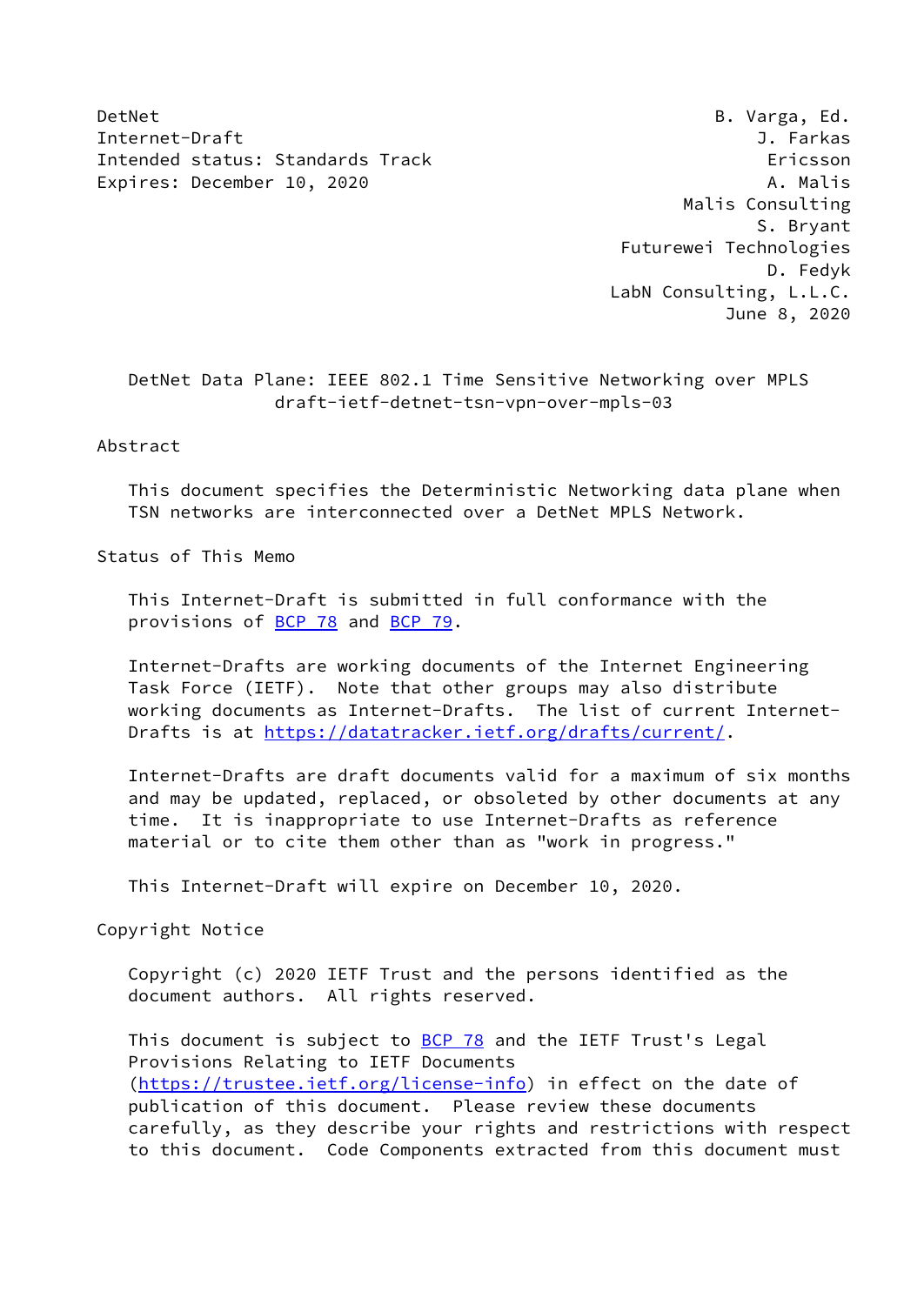<span id="page-1-1"></span>

| Internet-Draft | TSN over DetNet MPLS | June 2020 |
|----------------|----------------------|-----------|
|                |                      |           |

 include Simplified BSD License text as described in Section 4.e of the Trust Legal Provisions and are provided without warranty as described in the Simplified BSD License.

# Table of Contents

|                                                                        | $\overline{2}$  |
|------------------------------------------------------------------------|-----------------|
|                                                                        | $\overline{3}$  |
| Terms Used in This Document<br>2.1.                                    | $\overline{3}$  |
|                                                                        | $\overline{3}$  |
| Requirements Language<br>2.3.                                          | $\overline{4}$  |
| IEEE 802.1 TSN Over DetNet MPLS Data Plane Scenario<br>3.              | $\overline{4}$  |
| $\overline{4}$ .                                                       | 6               |
| 4.1.                                                                   |                 |
| TSN over DetNet MPLS Encapsulation<br>4.2.                             | $\frac{6}{7}$   |
| $\overline{5}$ . TSN over MPLS Data Plane Procedures                   | $\underline{8}$ |
| Edge Node TSN Procedures<br>5.1.                                       | 8               |
| $5.2$ . Edge Node DetNet Service Proxy Procedures                      | 10              |
| Edge Node DetNet Service and Forwarding Sub-Layer<br>5.3.              |                 |
|                                                                        | 10              |
| Controller Plane (Management and Control) Considerations<br><u>6</u> . | 11              |
| $\mathbf{I}$ .                                                         | 13              |
| 8.                                                                     | 13              |
| 9.                                                                     | 13              |
|                                                                        | 13              |
| 10.1.                                                                  | 13              |
| Informative References<br>10.2.                                        | 14              |
|                                                                        |                 |

# <span id="page-1-0"></span>[1](#page-1-0). Introduction

 The Time-Sensitive Networking Task Group (TSN TG) within IEEE 802.1 Working Group deals with deterministic services through IEEE 802 networks. Deterministic Networking (DetNet) defined by IETF is a service that can be offered by a L3 network to DetNet flows. General background and concepts of DetNet can be found in [[RFC8655](https://datatracker.ietf.org/doc/pdf/rfc8655)].

 This document specifies the use of a DetNet MPLS network to interconnect TSN nodes/network segments. DetNet MPLS data plane is defined in [[I-D.ietf-detnet-mpls\]](#page-14-4).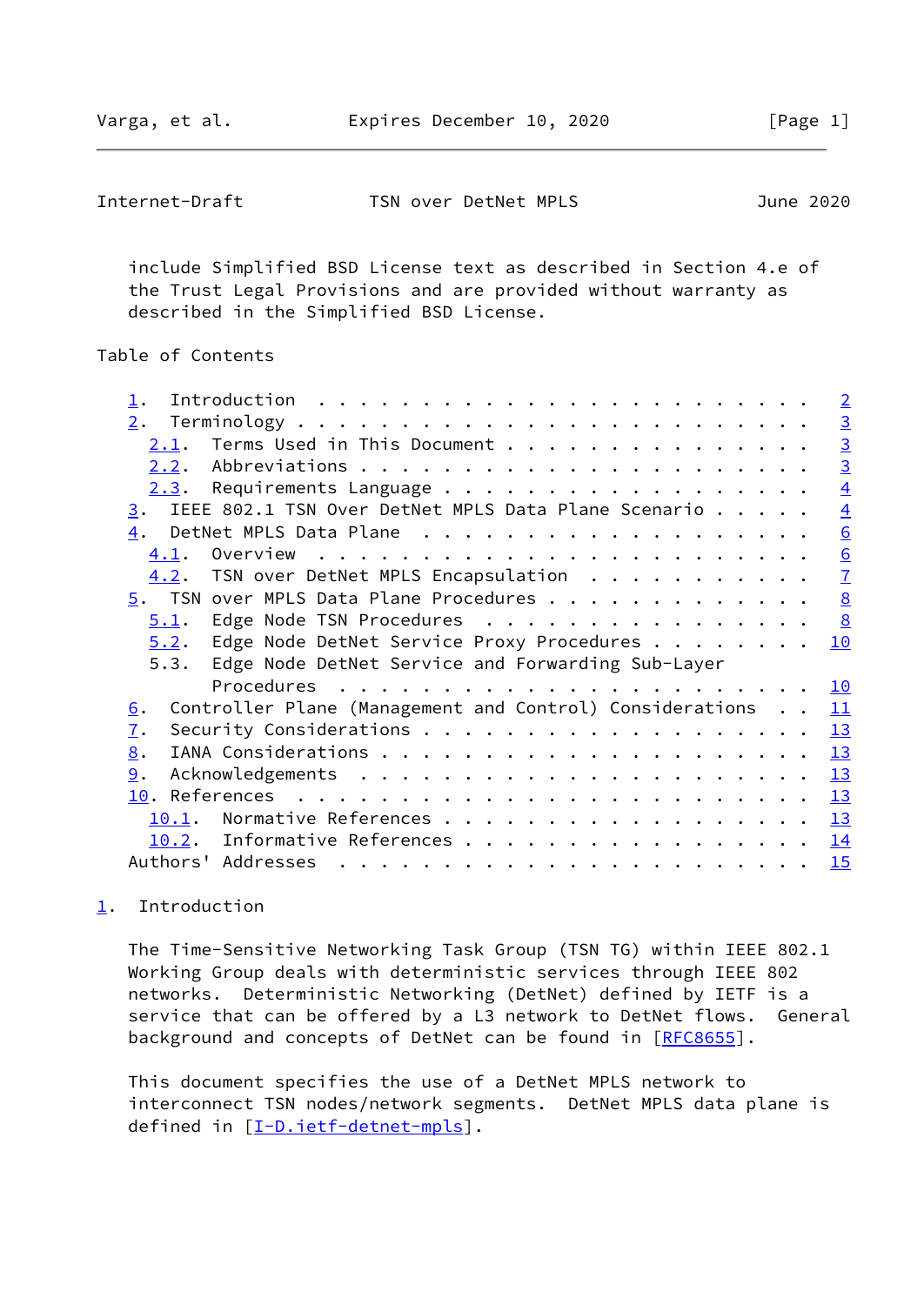Varga, et al. **Expires December 10, 2020** [Page 2]

<span id="page-2-1"></span>Internet-Draft TSN over DetNet MPLS June 2020

### <span id="page-2-0"></span>[2](#page-2-0). Terminology

<span id="page-2-2"></span>[2.1](#page-2-2). Terms Used in This Document

 This document uses the terminology and concepts established in the DetNet architecture [\[RFC8655](https://datatracker.ietf.org/doc/pdf/rfc8655)] and [\[I-D.ietf-detnet-data-plane-framework](#page-14-5)], and [\[I-D.ietf-detnet-mpls](#page-14-4)]. The reader is assumed to be familiar with these documents and their terminology.

### <span id="page-2-3"></span>[2.2](#page-2-3). Abbreviations

The following abbreviations are used in this document:

| AC             | Attachment Circuit.                                                 |
|----------------|---------------------------------------------------------------------|
| <b>CE</b>      | Customer Edge equipment.                                            |
| <b>CW</b>      | Control Word.                                                       |
| DetNet         | Deterministic Networking.                                           |
| DF             | DetNet Flow.                                                        |
| <b>FRER</b>    | Frame Replication and Elimination for Redundancy (TSN<br>function). |
| L2             | Layer 2.                                                            |
| L2VPN          | Layer 2 Virtual Private Network.                                    |
| L <sub>3</sub> | Layer 3.                                                            |
| <b>LSR</b>     | Label Switching Router.                                             |
| <b>MPLS</b>    | Multiprotocol Label Switching.                                      |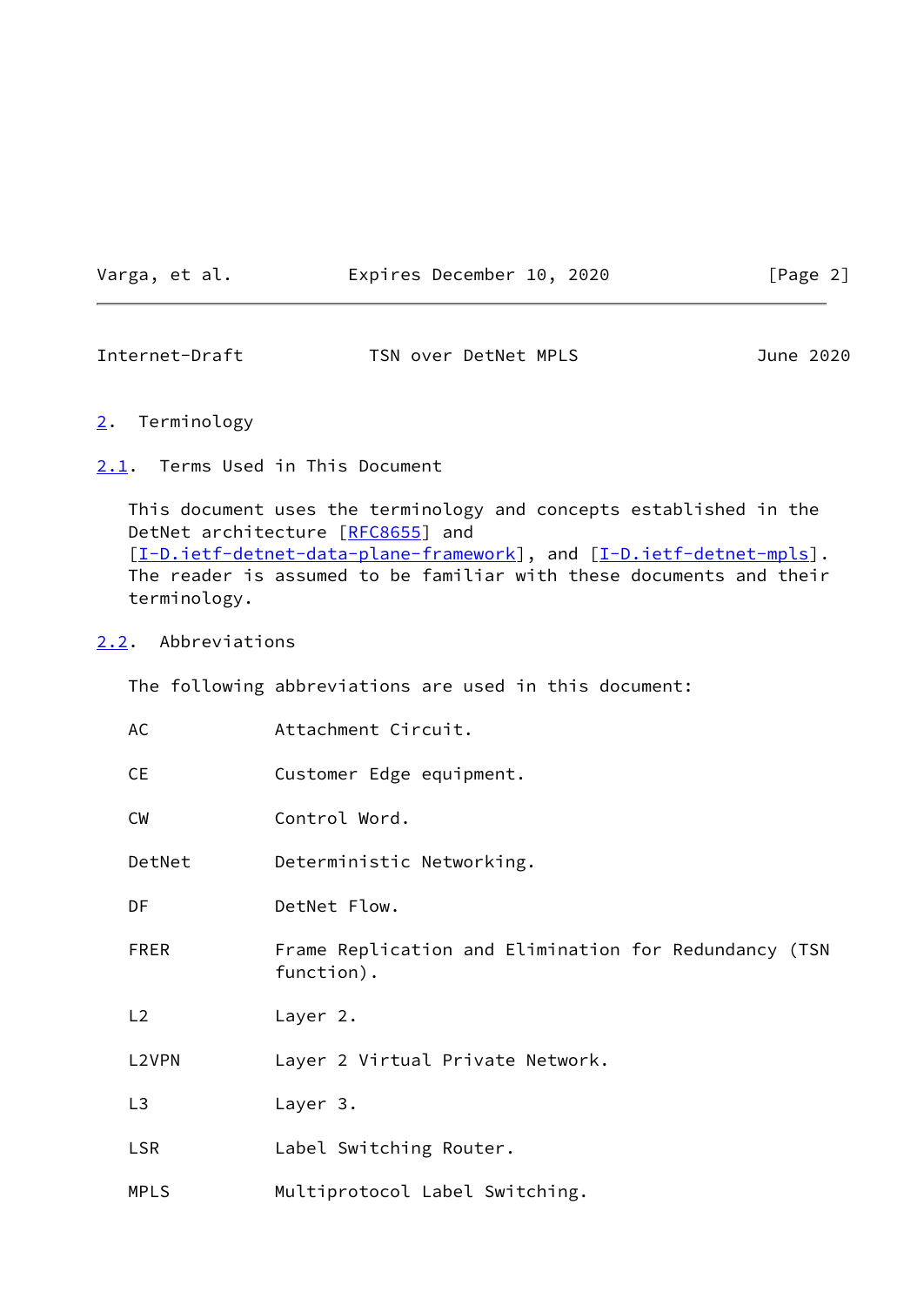| Multiprotocol Label Switching - Traffic Engineering.<br>MPLS-TE |                                                         |           |  |  |  |  |
|-----------------------------------------------------------------|---------------------------------------------------------|-----------|--|--|--|--|
| MPLS-TP                                                         | Multiprotocol Label Switching - Transport Profile.      |           |  |  |  |  |
| <b>NSP</b>                                                      | Native Service Processing.                              |           |  |  |  |  |
| <b>OAM</b>                                                      | Operations, Administration, and Maintenance.            |           |  |  |  |  |
| <b>PE</b>                                                       | Provider Edge.                                          |           |  |  |  |  |
| PREOF                                                           | Packet Replication, Elimination and Ordering Functions. |           |  |  |  |  |
| Varga, et al.                                                   | Expires December 10, 2020                               | [Page 3]  |  |  |  |  |
| Internet-Draft                                                  | TSN over DetNet MPLS                                    | June 2020 |  |  |  |  |
| <b>PW</b>                                                       | PseudoWire.                                             |           |  |  |  |  |
| $S-PE$                                                          | Switching Provider Edge.                                |           |  |  |  |  |
| $T-PE$<br>Terminating Provider Edge.                            |                                                         |           |  |  |  |  |

- <span id="page-3-1"></span>TSN Time-Sensitive Network.
- <span id="page-3-0"></span>[2.3](#page-3-0). Requirements Language

 The key words "MUST", "MUST NOT", "REQUIRED", "SHALL", "SHALL NOT", "SHOULD", "SHOULD NOT", "RECOMMENDED", "NOT RECOMMENDED", "MAY", and "OPTIONAL" in this document are to be interpreted as described in [BCP](https://datatracker.ietf.org/doc/pdf/bcp14) [14](https://datatracker.ietf.org/doc/pdf/bcp14) [[RFC2119\]](https://datatracker.ietf.org/doc/pdf/rfc2119) [\[RFC8174](https://datatracker.ietf.org/doc/pdf/rfc8174)] when, and only when, they appear in all capitals, as shown here.

<span id="page-3-2"></span>[3](#page-3-2). IEEE 802.1 TSN Over DetNet MPLS Data Plane Scenario

 Figure 1 shows IEEE 802.1 TSN end stations operating over a TSN aware DetNet service running over an MPLS network. DetNet Edge Nodes sit at the boundary of a DetNet domain. They are responsible for mapping non-DetNet aware L2 traffic to DetNet services. They also support the imposition and disposition of the required DetNet encapsulation. These are functionally similar to pseudowire (PW) Terminating Provider Edge (T-PE) nodes which use MPLS-TE LSPs. In this example TSN Streams are simple applications over DetNet flows. The specific of this operation are discussed later in this document.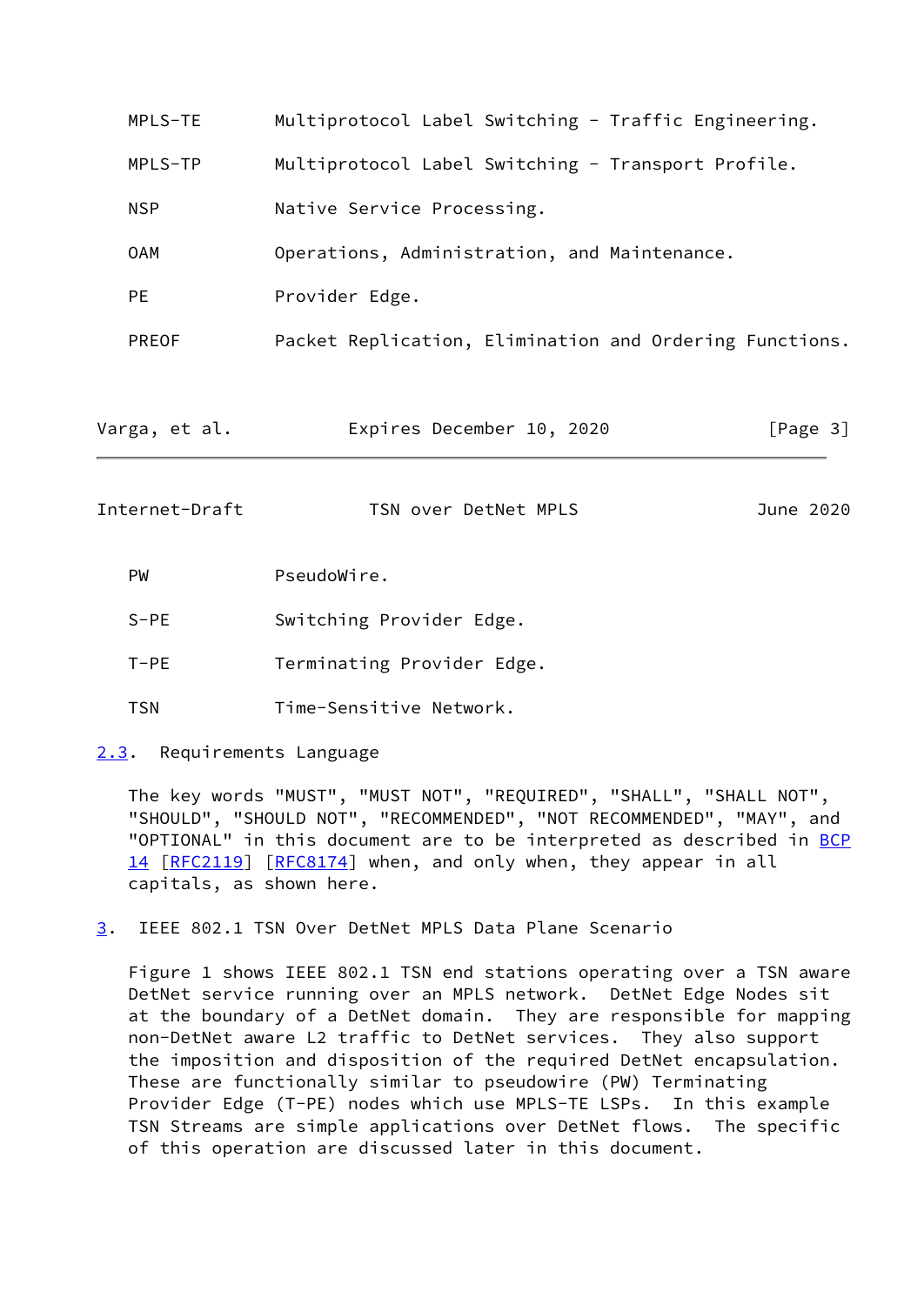| Varga, et al.  | Expires December 10, 2020 |                               |                                                                                                                        | [Page $4$ ]          |
|----------------|---------------------------|-------------------------------|------------------------------------------------------------------------------------------------------------------------|----------------------|
| Internet-Draft |                           | TSN over DetNet MPLS          |                                                                                                                        | June 2020            |
| <b>TSN</b>     | End System Node Node      | $(T-PE)$ $(LSR)$ $(T-PE)$     | Node End System                                                                                                        | <b>TSN</b>           |
| Applic.        |                           |                               | TSN   <--------End to End TSN Service--------->   TSN                                                                  | Applic.              |
|                | ---------+ ++             |                               | $+ \ldots \ldots \ldots + + + - - - - - - - - +$                                                                       |                      |
|                |                           |                               | L2     L2   Fwd   Forwarding   Fwd   L2     L2  <br>+------,---+ +-,-+ +-,-+   +---,----,-+   +--,+ +-,-+ +---,------+ |                      |
|                |                           | [Network]<br>$\sum_{n=1}^{n}$ | : Link : / ,-----. \ : Link : / ,-----. \<br>$+$ + $+-$ [ Sub ]-+ $+$ + $+-$ [ TSN ]-+<br>[Network]                    | $\Delta$ = = = = = 1 |
|                |                           | <------ DetNet MPLS ------>   |                                                                                                                        |                      |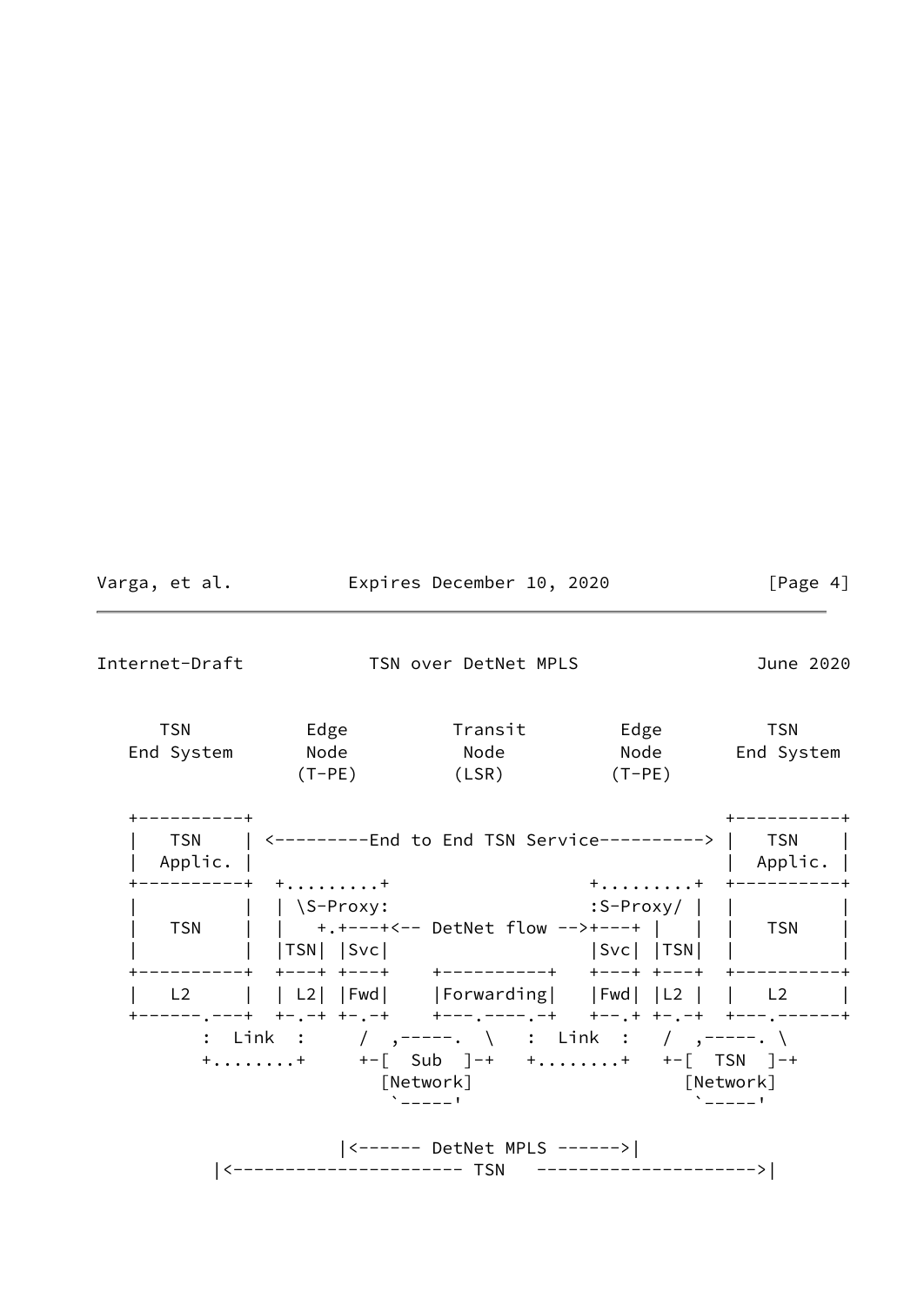### Figure 1: A TSN over DetNet MPLS Enabled Network

 In this example, edge nodes provide a service proxy function that "associates" the DetNet flows and native flows (i.e., TSN Streams) at the edge of the DetNet domain. TSN streams are treated as App-flows for DetNet. The whole DetNet domain behaves as a TSN relay node for the TSN streams. The service proxy behaves as a port of that TSN relay node.

 Figure 2 illustrates how DetNet can provide services for IEEE 802.1 TSN end systems, CE1 and CE2, over a DetNet enabled MPLS network. Edge nodes, E1 and E2, insert and remove required DetNet data plane encapsulation. The 'X' in the edge nodes and relay node, R1, represent a potential DetNet compound flow packet replication and elimination point. This conceptually parallels L2VPN services, and could leverage existing related solutions as discussed below.

| Varga, et al. | Expires December 10, 2020 |  | [Page 5] |  |
|---------------|---------------------------|--|----------|--|
|               |                           |  |          |  |

<span id="page-5-0"></span>Internet-Draft TSN over DetNet MPLS June 2020

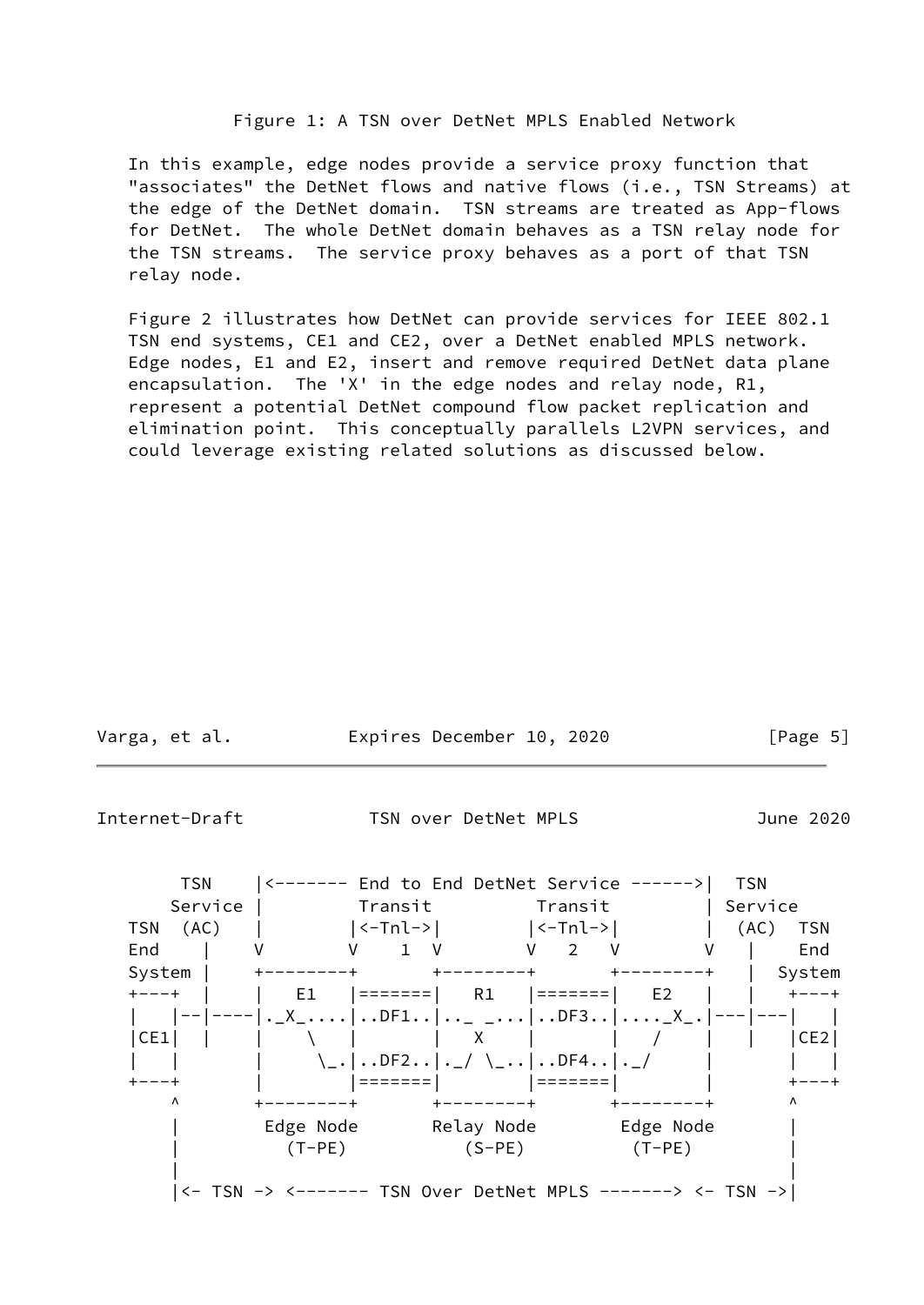```
 | |
|<-------- Time Sensitive Networking (TSN) Service ------->|
```
 X = Service protection DFx = DetNet member flow x over a TE LSP

Figure 2: IEEE 802.1TSN Over DetNet

#### <span id="page-6-0"></span>[4](#page-6-0). DetNet MPLS Data Plane

<span id="page-6-1"></span>[4.1](#page-6-1). Overview

The basic approach defined in  $[I-D.iett-detnet-mpls]$  supports the DetNet service sub-layer based on existing pseudowire (PW) encapsulations and mechanisms, and supports the DetNet forwarding sub-layer based on existing MPLS Traffic Engineering encapsulations and mechanisms.

 A node operating on a DetNet flow in the Detnet service sub-layer, i.e. a node processing a DetNet packet which has the S-Label as top of stack uses the local context associated with that S-Label, for example a received F-Label, to determine what local DetNet operation(s) are applied to that packet. An S-Label may be unique when taken from the platform label space  $[REC3031]$ , which would enable correct DetNet flow identification regardless of which input interface or LSP the packet arrives on. The service sub-layer functions (i.e., PREOF) use a DetNet control word (d-CW).

 The DetNet MPLS data plane builds on MPLS Traffic Engineering encapsulations and mechanisms to provide a forwarding sub-layer that is responsible for providing resource allocation and explicit routes.

| Varga, et al. | Expires December 10, 2020 | [Page 6] |
|---------------|---------------------------|----------|
|               |                           |          |

<span id="page-6-2"></span>Internet-Draft TSN over DetNet MPLS June 2020

 The forwarding sub-layer is supported by one or more forwarding labels (F-Labels).

 DetNet edge/relay nodes are DetNet service sub-layer aware, understand the particular needs of DetNet flows and provide both DetNet service and forwarding sub-layer functions. They add, remove and process d-CWs, S-Labels and F-labels as needed. MPLS enabled DetNet nodes can enhance the reliability of delivery by enabling the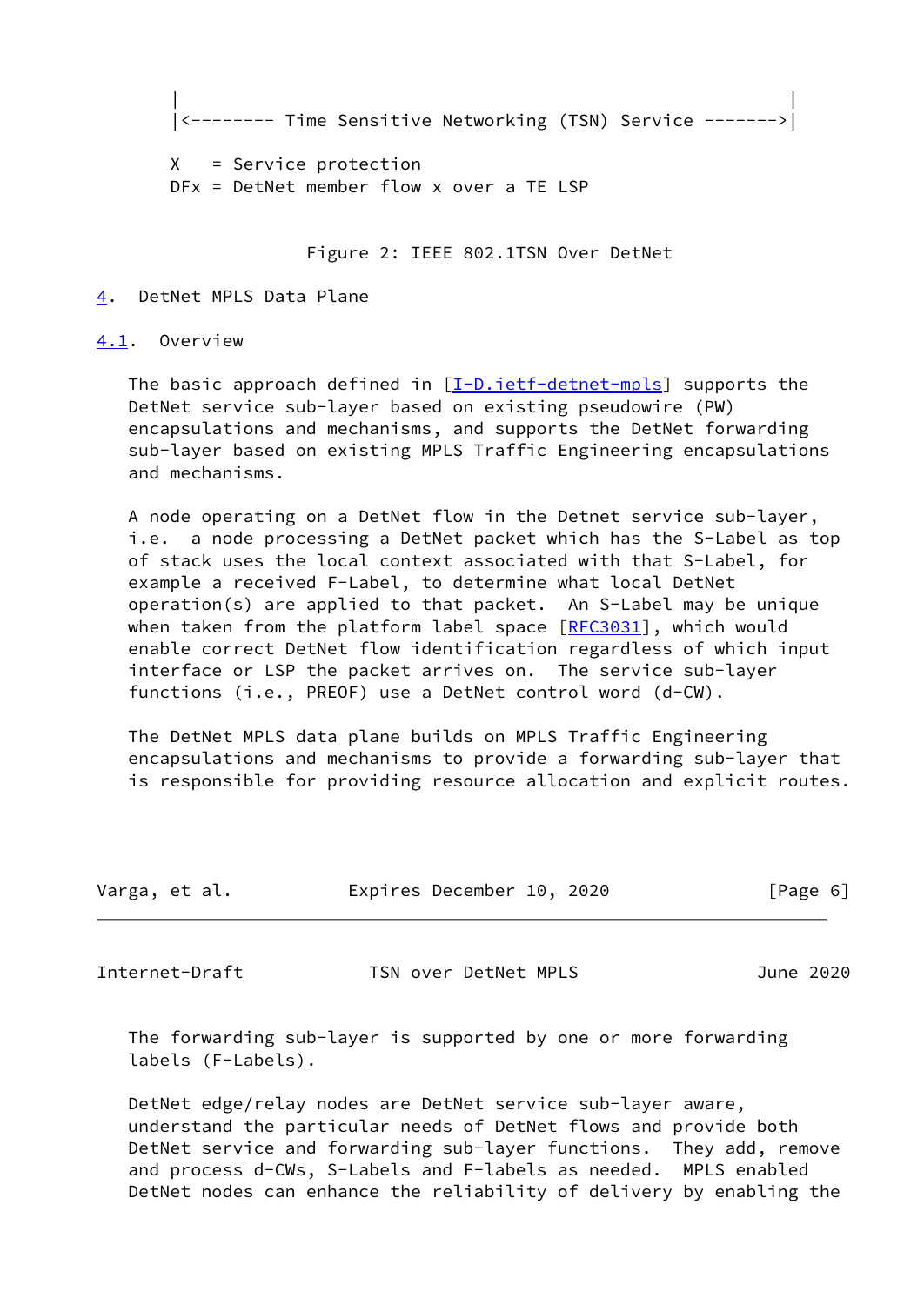replication of packets where multiple copies, possibly over multiple paths, are forwarded through the DetNet domain. They can also eliminate surplus previously replicated copies of DetNet packets. MPLS (DetNet) nodes also include DetNet forwarding sub-layer functions, support for notably explicit routes, and resources allocation to eliminate (or reduce) congestion loss and jitter.

 DetNet transit nodes reside wholly within a DetNet domain, and also provide DetNet forwarding sub-layer functions in accordance with the performance required by a DetNet flow carried over an LSP. Unlike other DetNet node types, transit nodes provide no service sub-layer processing.

<span id="page-7-0"></span>[4.2](#page-7-0). TSN over DetNet MPLS Encapsulation

 The basic encapsulation approach is to treat a TSN Stream as an App flow from the DetNet MPLS perspective. The corresponding example shown in Figure 3.

| $/ -$ >                      |                                | <b>-----+ +------+</b>                              | <b>TSN</b><br>- ナーーーーー                    | $\Lambda$ $\Lambda$       |
|------------------------------|--------------------------------|-----------------------------------------------------|-------------------------------------------|---------------------------|
| $App-Flow < -+$<br>for MPLS  | X <br>-----+                   | $+ - - - - - +$<br>$ TSN-L2 $ $ TSN-L2 $ $ TSN-L2 $ | X   <- Appli<br>cation<br>$+ - - - - - +$ | $\ddots$<br>: :(1)<br>: v |
|                              | <b>ナーーーナニニニニニニ十</b>            |                                                     | --+======+--+======+-----+                |                           |
|                              |                                | d-CW     d-CW     d-CW                              |                                           |                           |
| DetNet-MPLS                  | ------+                        | $+ - - - - - +$                                     | $+ - - - - - +$                           | :(2)                      |
|                              |                                | Labels   Labels   Labels                            |                                           | v                         |
|                              |                                |                                                     |                                           |                           |
| Link/Sub-Network             | L <sub>2</sub><br>$\mathbf{L}$ | $ $ TSN                                             | I UDP                                     |                           |
|                              | -+<br>----                     | $\pm$                                               | +-<br>-----+                              |                           |
|                              |                                |                                                     | ΙP                                        |                           |
|                              |                                |                                                     |                                           |                           |
|                              |                                |                                                     | L <sub>2</sub>                            |                           |
|                              |                                |                                                     |                                           |                           |
| TSN Stream<br>(1)            |                                |                                                     |                                           |                           |
| $\sim$<br><b>PUBLIC FILM</b> |                                |                                                     |                                           |                           |

(2) DetNet MPLS Flow

Figure 3: Example TSN over MPLS Encapsulation Formats

Varga, et al. **Expires December 10, 2020** [Page 7]

<span id="page-7-1"></span>

| Internet-Draft | TSN over DetNet MPLS | June 2020 |  |
|----------------|----------------------|-----------|--|
|                |                      |           |  |

In the figure, "Application" indicates the application payload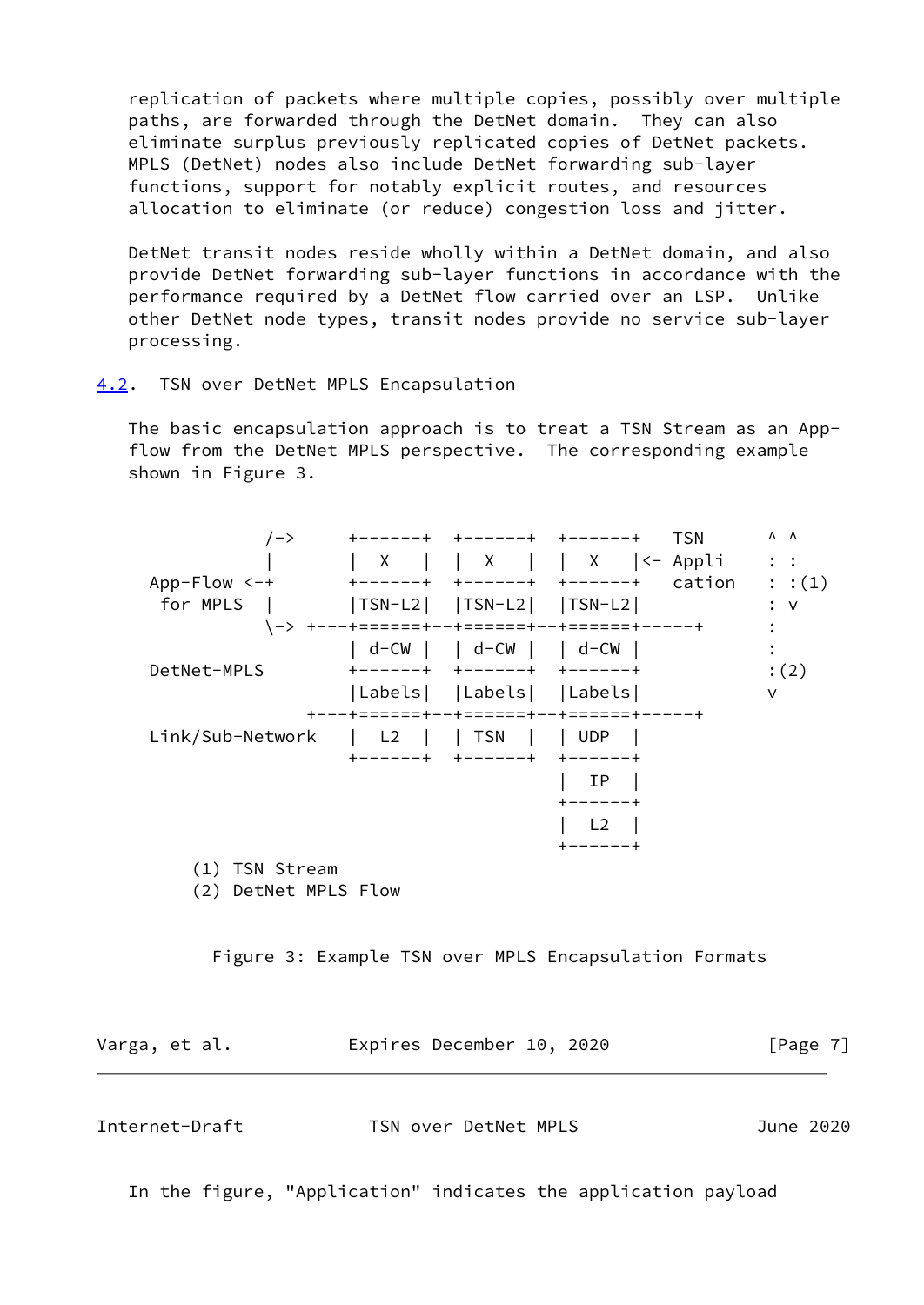carried by the TSN network. "MPLS App-Flow" indicates that the TSN Stream is the payload from the perspective of the DetNet MPLS data plane defined in [\[I-D.ietf-detnet-mpls](#page-14-4)]. A single DetNet MPLS flow can aggregate multiple TSN Streams.

<span id="page-8-0"></span>[5](#page-8-0). TSN over MPLS Data Plane Procedures

 Description of Edge Nodes procedures and functions for TSN over DetNet MPLS scenario follows the concept of [\[RFC3985](https://datatracker.ietf.org/doc/pdf/rfc3985)] and covers the Edge Nodes components shown on Figure 1. In this section the following procedures of DetNet Edge Nodes are described:

- o TSN related [\(Section 5.1](#page-8-1))
- o DetNet Service Proxy [\(Section 5.2](#page-10-0))
- o DetNet service and forwarding sub-layer ([Section 5.3\)](#page-11-2)

 The sub-sections describe procedures for forwarding packets by DetNet Edge nodes, where such packets are received from either directly connected CEs (TSN nodes) or some other DetNet Edge nodes.

### <span id="page-8-1"></span>[5.1](#page-8-1). Edge Node TSN Procedures

 The Time-Sensitive Networking (TSN) Task Group of the IEEE 802.1 Working Group have defined (and are defining) a number of amendments to IEEE 802.1Q [\[IEEE8021Q](#page-15-1)] that provide zero congestion loss and bounded latency in bridged networks. IEEE 802.1CB [[IEEE8021CB\]](#page-15-2) defines packet replication and elimination functions for a TSN network.

 The implementation of TSN entity (i.e., TSN packet processing functions) MUST be compliant with the relevant IEEE 802.1 standards.

 TSN specific functions are executed on the data received by the DetNet Edge Node from the connected CE before forwarded to connected CE(s) or presentation to the DetNet Service Proxy function for transmission across the DetNet domain, or on the data received from a DetNet PW by a PE before it is output on the Attachment Circuit(s) (AC).

 TSN packet processing function(s) of Edge Nodes (T-PE) are belonging to the native service processing (NSP) [\[RFC3985](https://datatracker.ietf.org/doc/pdf/rfc3985)] block. This is similar to other functionalities being defined by standard bodies other than the IETF (for example in case of Ethernet: stripping, overwriting or adding VLAN tags, etc.). Depending on the TSN role of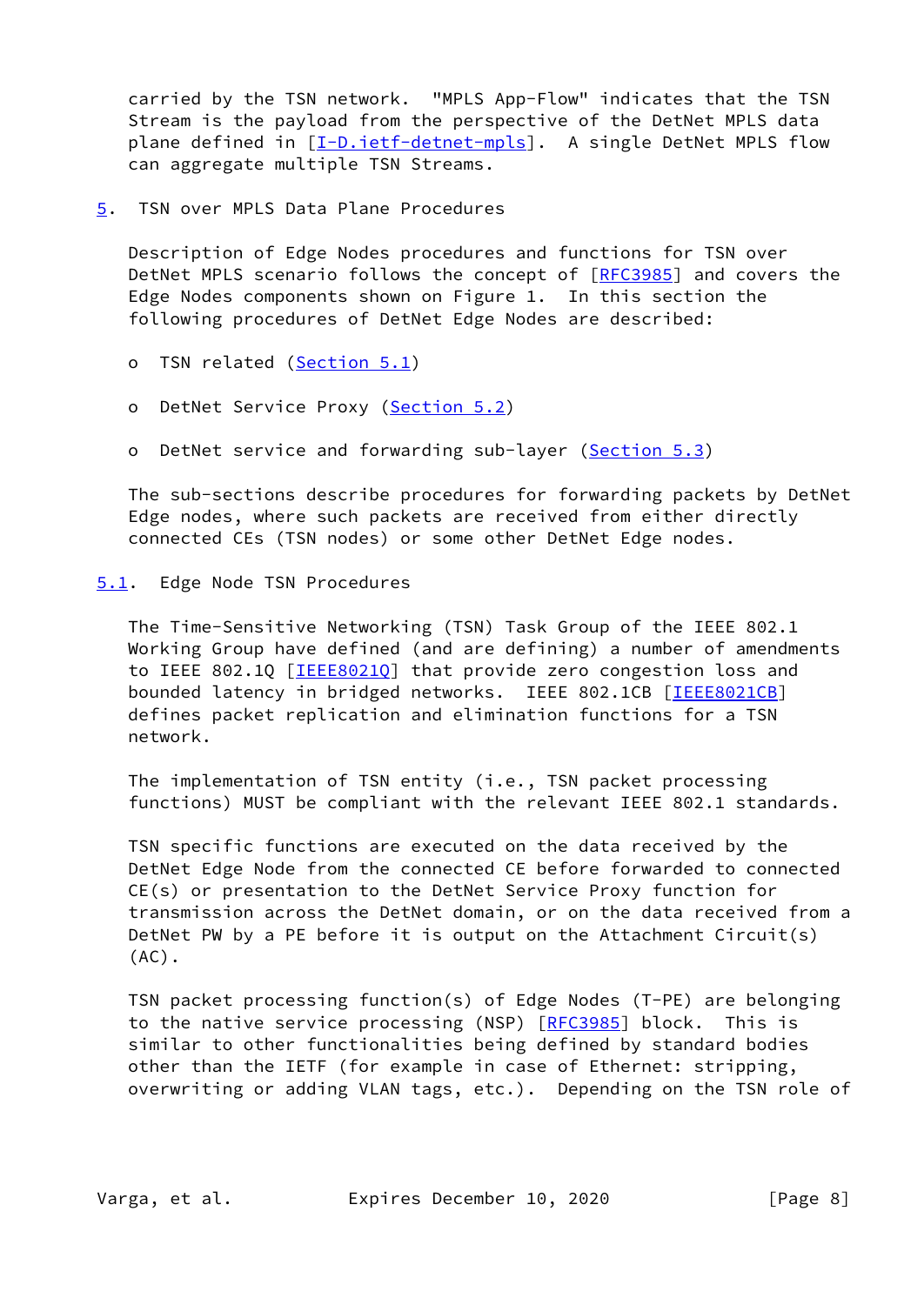the Edge Node in the end-to-end TSN service selected TSN functions are supported.

 When a PE receives a packet from a CE, on a given AC with DetNet service, it MUST first check via Stream Identification (see Clause 6. of IEEE 802.1CB [\[IEEE8021CB\]](#page-15-2) and IEEE P802.1CBdb [\[IEEEP8021CBdb\]](#page-15-3)) whether the packet belongs to a configured TSN Stream (i.e., App-flow from DetNet perspective). If no Stream ID is matched and no other (VPN) service is configured for the AC then packet MUST be dropped. If there is a matching TSN Stream then the Stream-ID specific TSN functions MUST be executed (e.g., ingress policing, header field manipulation in case of active Stream Identification, FRER, etc.). Source MAC lookup MAY also be used for local MAC address learning.

 If the PE decides to forward the packet, the packet MUST be forwarded according to the TSN Stream specific configuration to connected CE(s) (in case of local bridging) and/or to the DetNet Service Proxy (in case of forwarding to remote  $CE(s)$  required). If there are no TSN Stream specific forwarding configurations the PE MUST flood the packet to other locally attached CE(s) and to the DetNet Service Proxy. If the administrative policy on the PE does not allow flooding the PE MUST drop the packet.

 When a TSN entity of the PE receives a packet from the DetNet Service Proxy, it MUST first check via Stream Identification (see Clause 6. of IEEE 802.1CB [\[IEEE8021CB\]](#page-15-2) and IEEE P802.1CBdb [\[IEEEP8021CBdb\]](#page-15-3)) whether the packet belongs to a configured TSN Stream. If no Stream ID is matched then packet MUST be dropped. If there is a matching TSN Stream then the Stream ID specific TSN functions MUST be executed (e.g., header field manipulation in case of active Stream Identification, FRER, etc.). Source MAC lookup MAY also be used for local MAC address learning.

 If the PE decides to forward the packet, the packet MUST be forwarded according to the TSN Stream specific configuration to connected CE(s). If there are no TSN Stream specific forwarding configurations the PE MUST flood the packet to locally attached CE(s). If the administrative policy on the PE does not allow flooding the PE MUST drop the packet.

 Implementations of this document SHALL use management and control information to ensure TSN specific functions of the Edge Node according to the expectations of the connected TSN network.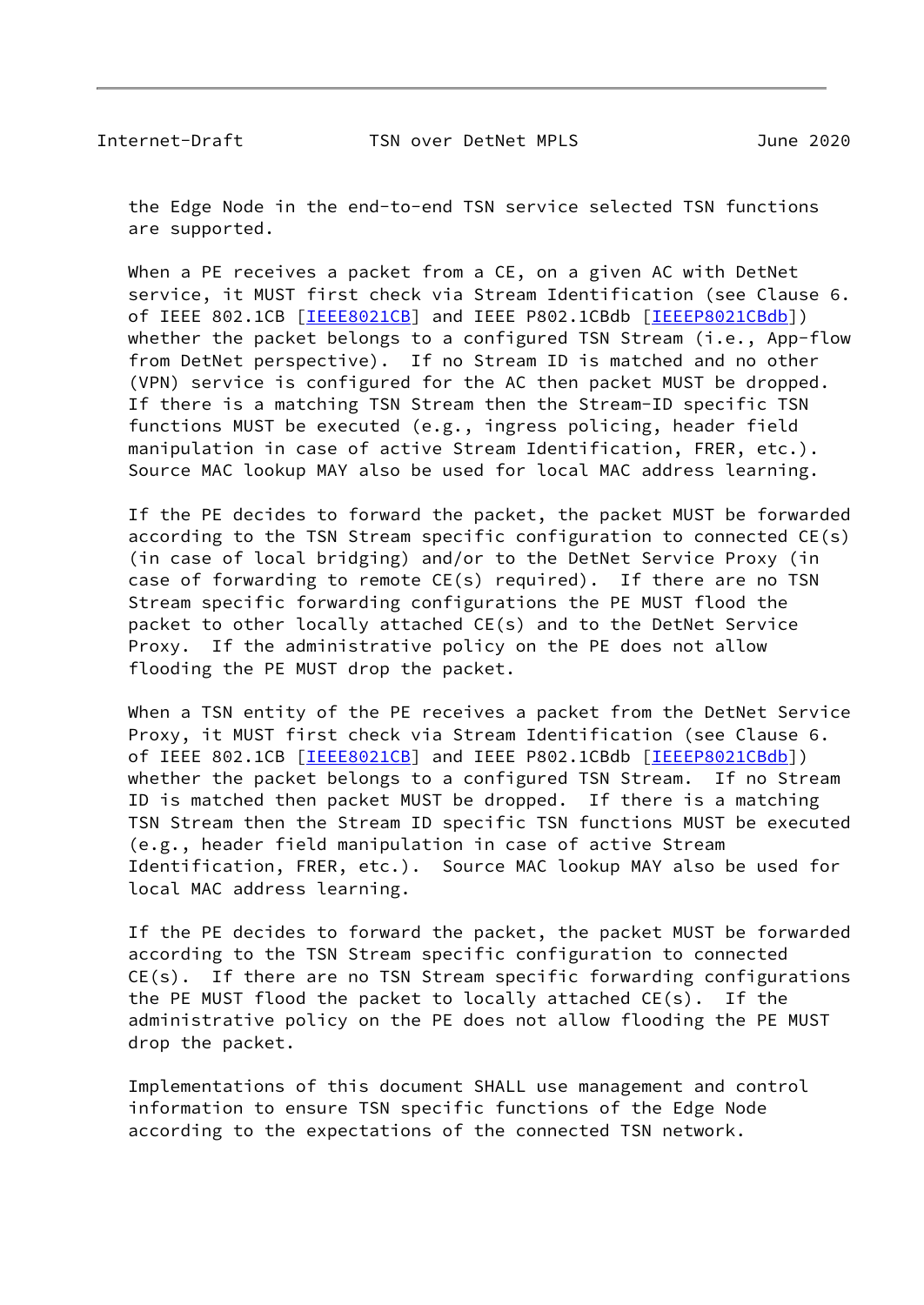<span id="page-10-1"></span>Internet-Draft TSN over DetNet MPLS June 2020

<span id="page-10-0"></span>[5.2](#page-10-0). Edge Node DetNet Service Proxy Procedures

 The Service Proxy function maps between App-flows and DetNet flows. The DetNet Edge Node TSN entity MUST support the TSN Stream identification functions and the related managed objects as defined in Clause 6. and Clause 9. of IEEE 802.1CB [[IEEE8021CB\]](#page-15-2) and IEEE P802.1CBdb [[IEEEP8021CBdb\]](#page-15-3) to recognize the App-flow related packets. The Service Proxy presents TSN Streams as an App-flow to a DetNet Flow.

 When a DetNet Service Proxy receives a packet from the TSN Entity it MUST check whether such an App-flow is present in its mapping table. If present it associates the internal DetNet flow-ID to the packet and MUST forward it to the DetNet Service and Forwarding sub-layers. If no matching statement is present it MUST drop the packet.

 When a DetNet Service Proxy receives a packet from the DetNet Service and Forwarding sub-layers it MUST be forwarded to the Edge Node TSN Entity.

 Implementations of this document SHALL use management and control information to map a TSN Stream to a DetNet flow. N:1 mapping (aggregating multiple TSN Streams in a single DetNet flow) SHALL be supported. The management or control function that provisions flow mapping SHALL ensure that adequate resources are allocated and configured to provide proper service requirements of the mapped flows.

 Due to the (intentional) similarities of the DetNet PREOF and TSN FRER functions service protection function interworking is possible between the TSN and the DetNet domains. Such service protection interworking scenarios MAY require to copy sequence number fields from TSN (L2) to PW (MPLS) encapsulation. However, such interworking is out-of-scope in this document and left for further study.

 A MPLS DetNet flow is configured to carry any number of TSN flows. The DetNet flow specific bandwidth profile SHOULD match the required bandwidth of the App-flow aggregate.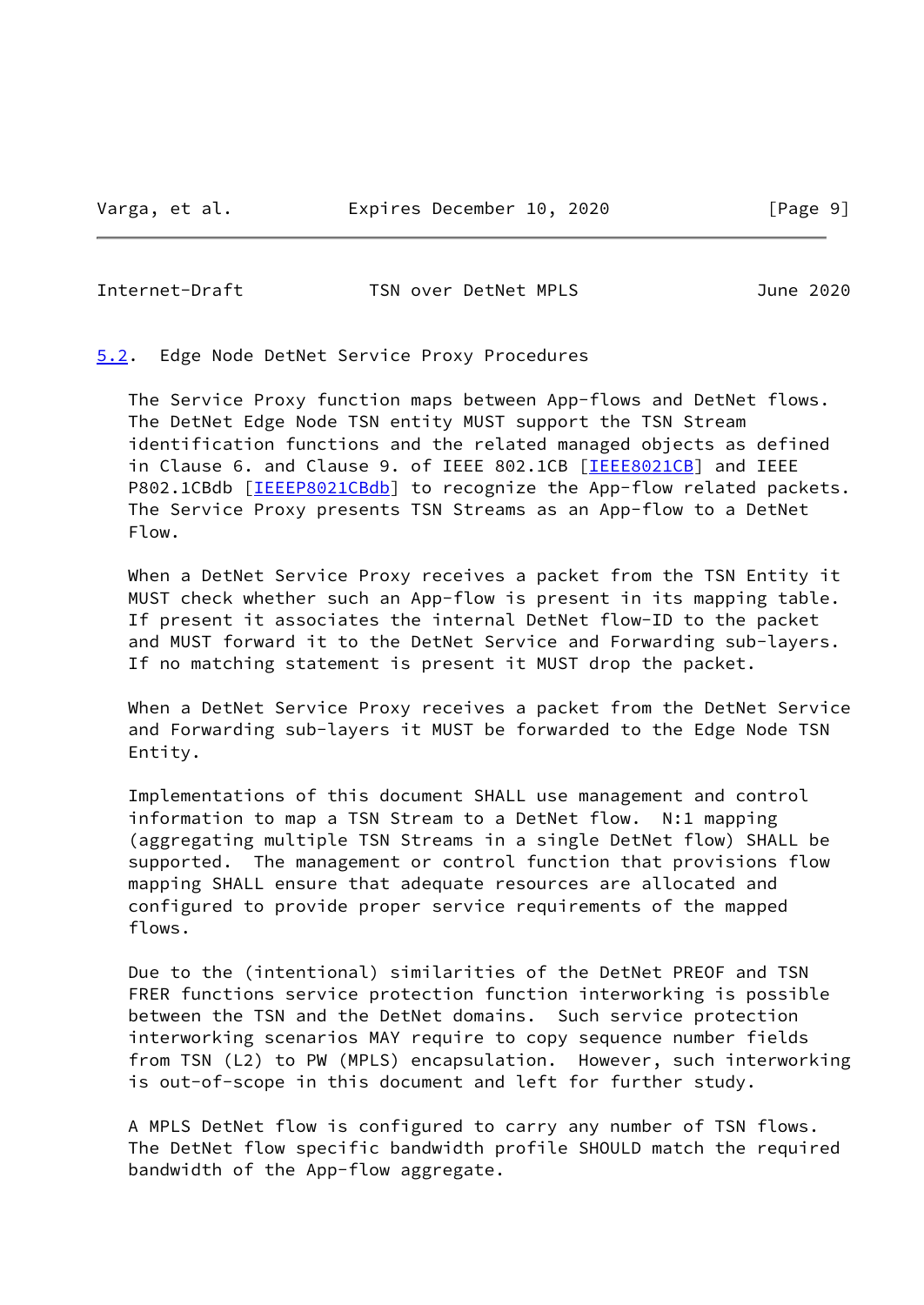### <span id="page-11-2"></span>[5.3](#page-11-2). Edge Node DetNet Service and Forwarding Sub-Layer Procedures

 In the design of [\[I-D.ietf-detnet-mpls](#page-14-4)] an MPLS service label (the S-Label), similar to a pseudowire (PW) label [\[RFC3985](https://datatracker.ietf.org/doc/pdf/rfc3985)], is used to identify both the DetNet flow identity and the payload MPLS payload type. The DetNet sequence number is carried in the DetNet Control word (d-CW) which carries the Data/OAM discriminator as well. In [\[I-D.ietf-detnet-mpls](#page-14-4)] two sequence number sizes are supported: a 16 bit sequence number and a 28 bit sequence number.

| Varga, et al. | Expires December 10, 2020 | [Page 10] |
|---------------|---------------------------|-----------|
|---------------|---------------------------|-----------|

<span id="page-11-1"></span>Internet-Draft TSN over DetNet MPLS June 2020

 PREOF functions and the provided service recovery is available only within the DetNet domain as the DetNet flow-ID and the DetNet sequence number are not valid outside the DetNet network. MPLS (DetNet) Edge node terminates all related information elements encoded in the MPLS labels.

 The LSP used to forward the DetNet packet may be of any type (MPLS- LDP, MPLS-TE, MPLS-TP [[RFC5921](https://datatracker.ietf.org/doc/pdf/rfc5921)], or MPLS-SR [\[RFC8660](https://datatracker.ietf.org/doc/pdf/rfc8660)]). The LSP (F-Label) label and/or the S-Label may be used to indicate the queue processing as well as the forwarding parameters.

 When a PE receives a packet from the Service Proxy function it MUST add to the packet the DetNet flow-ID specific S-label and create a d-CW. The PE MUST forward the packet according to the configured DetNet Service and Forwarding sub-layer rules to other PE nodes.

 When a PE receives an MPLS packet from a remote PE, then, after processing the MPLS label stack, if the top MPLS label ends up being a DetNet S-label that was advertised by this node, then the PE MUST forward the packet according to the configured DetNet Service and Forwarding sub-layer rules to other PE nodes or via the Detnet Service Proxy function towards locally connected CE(s).

 For further details on DetNet Service and Forwarding sub-layers see [\[I-D.ietf-detnet-mpls](#page-14-4)].

<span id="page-11-0"></span>[6](#page-11-0). Controller Plane (Management and Control) Considerations

 TSN Stream(s) to DetNet flow mapping related information are required only for the service proxy function of MPLS (DetNet) Edge nodes. From the Data Plane perspective there is no practical difference based on the origin of flow mapping related information (management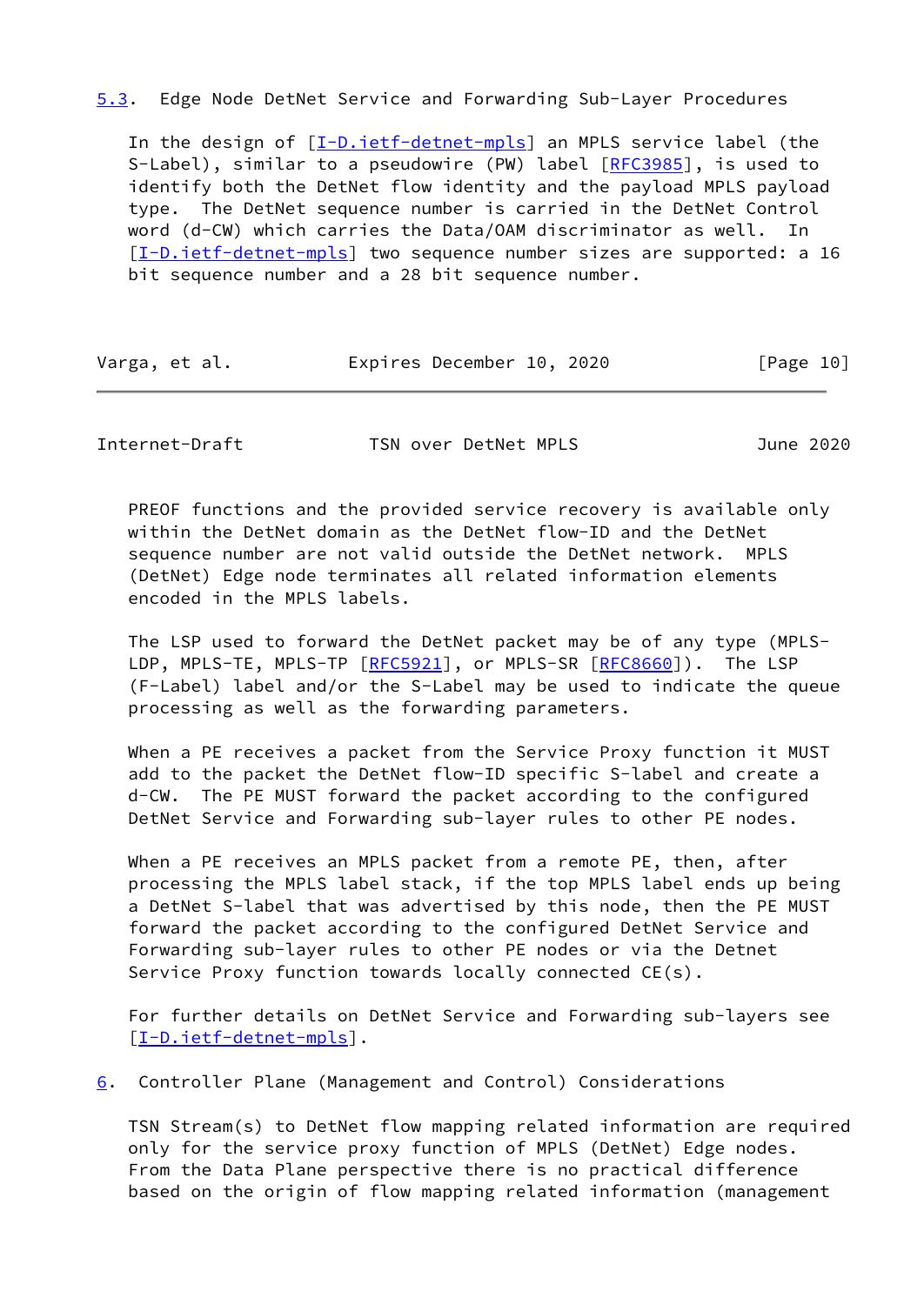plane or control plane).

 The following summarizes the set of information that is needed to configure TSN over DetNet MPLS:

- o TSN related configuration information according to the TSN role of the DetNet MPLS node, as per [\[IEEE8021Q](#page-15-1)], [\[IEEE8021CB\]](#page-15-2) and [[IEEEP8021CBdb\]](#page-15-3).
- o DetNet MPLS related configuration information according to the DetNet role of the DetNet MPLS node, as per [[I-D.ietf-detnet-mpls\]](#page-14-4).
- o App-Flow identification information to map received TSN Stream(s) to the DetNet flow. Parameters fo TSN stream identification are defined in [[IEEE8021CB\]](#page-15-2) and [\[IEEEP8021CBdb](#page-15-3)].

| Varga, et al. |  |  |  | Expires December 10, 2020 |  |  | [Page 11] |  |
|---------------|--|--|--|---------------------------|--|--|-----------|--|
|---------------|--|--|--|---------------------------|--|--|-----------|--|

Internet-Draft TSN over DetNet MPLS June 2020

This information MUST be provisioned per DetNet flow.

 MPLS DetNet Edge nodes are member of both the DetNet domain and the connected TSN network. From the TSN network perspective the MPLS (DetNet) Edge node has a "TSN relay node" role, so TSN specific management and control plane functionalities must be implemented. There are many similarities in the management plane techniques used in DetNet and TSN, but that is not the case for the control plane protocols. For example, RSVP-TE and MSRP behaves differently. Therefore management and control plane design is an important aspect of scenarios, where mapping between DetNet and TSN is required.

 Note that, as the DetNet network is just a portion of the end to end TSN path (i.e., single hop from Ethernet perspective), some parameters (e.g., delay) may differ significantly. Since there is no interworking function the bandwidth of DetNet network is assumed to be set large enough to handle all TSN Flows it will support. At the egress of the Detnet Domain the MPLS headers are stripped and the TSN flow continues on as a normal TSN flow.

 In order to use a DetNet network to interconnect TSN segments, TSN specific information must be converted to DetNet domain specific ones. TSN Stream ID(s) and stream(s) related parameters/requirements must be converted to a DetNet flow-ID and flow related parameters/ requirements.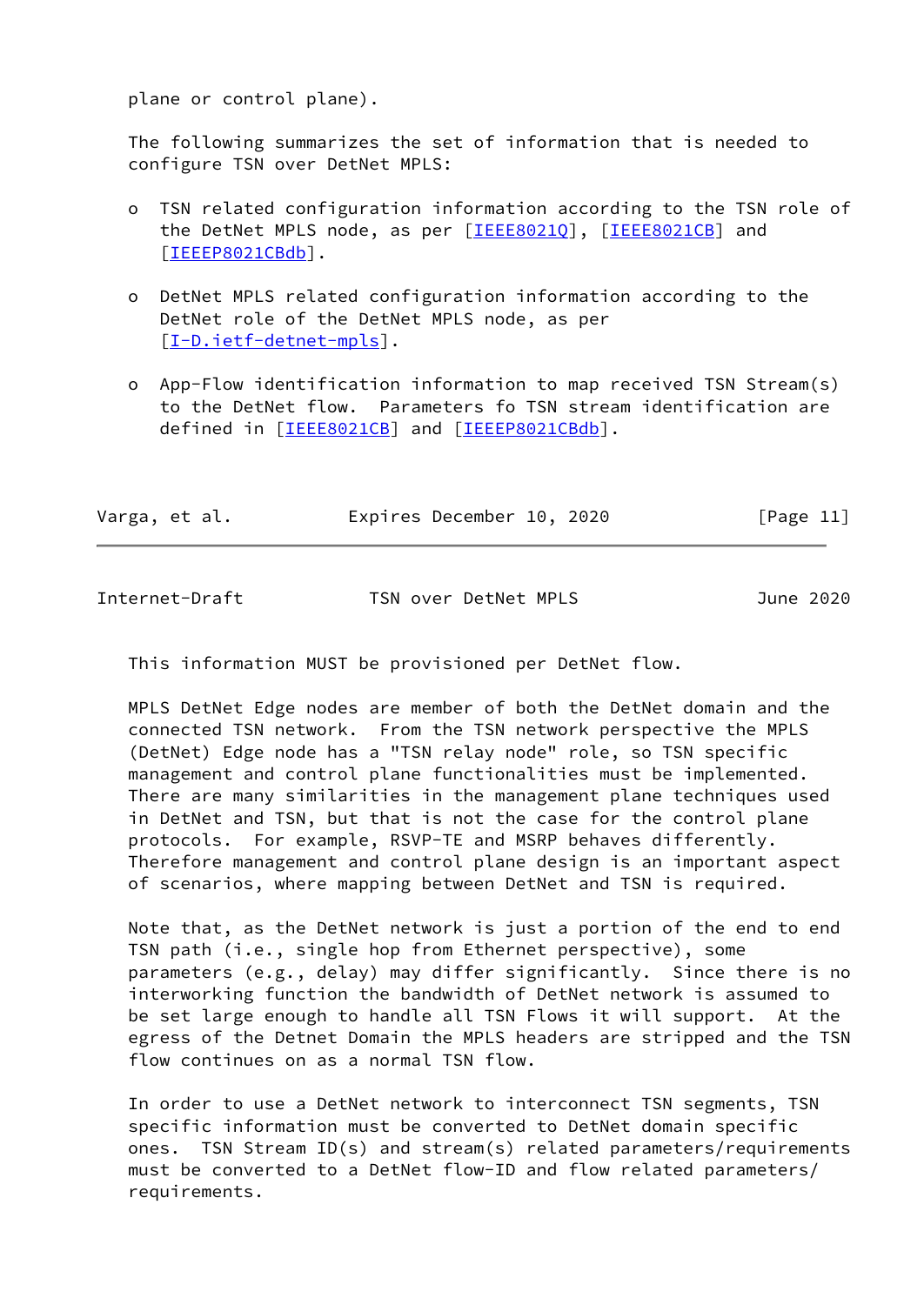In some case it may be challenging to determine some egress node related information. For example, it may be not trivial to locate the egress point/interface of a TSN Streams with a multicast destination MAC address. Such scenarios may require interaction between control and management plane functions and between DetNet and TSN domains.

 Mapping between DetNet flow identifiers and TSN Stream identifiers, if not provided explicitly, can be done by the service proxy function of an MPLS (DetNet) Edge node locally based on information provided for configuration of the TSN Stream identification functions (e.g., Mask-and-Match Stream identification).

 Triggering the setup/modification of a DetNet flow in the DetNet network is an example where management and/or control plane interactions are required between the DetNet and the TSN network.

 Configuration of TSN specific functions (e.g., FRER) inside the TSN network is a TSN domain specific decision and may not be visible in the DetNet domain. Service protection interworking scenarios are left for further study.

| Varga, et al. | Expires December 10, 2020 | [Page 12] |
|---------------|---------------------------|-----------|
|               |                           |           |

<span id="page-13-1"></span>Internet-Draft TSN over DetNet MPLS June 2020

<span id="page-13-0"></span>[7](#page-13-0). Security Considerations

 Security considerations for DetNet are described in detail in  $[I-D.iett-detnet-security]$ . General security considerations are described in [\[RFC8655](https://datatracker.ietf.org/doc/pdf/rfc8655)].

 DetNet MPLS data plane specific considerations are summarized and described in [\[I-D.ietf-detnet-mpls](#page-14-4)] including any application flow types. This document focuses on the scenario where TSN Streams are the application flows for DetNet and it is already covered by those DetNet MPLS data plane security considerations.

<span id="page-13-2"></span>[8](#page-13-2). IANA Considerations

This document makes no IANA requests.

<span id="page-13-3"></span>[9](#page-13-3). Acknowledgements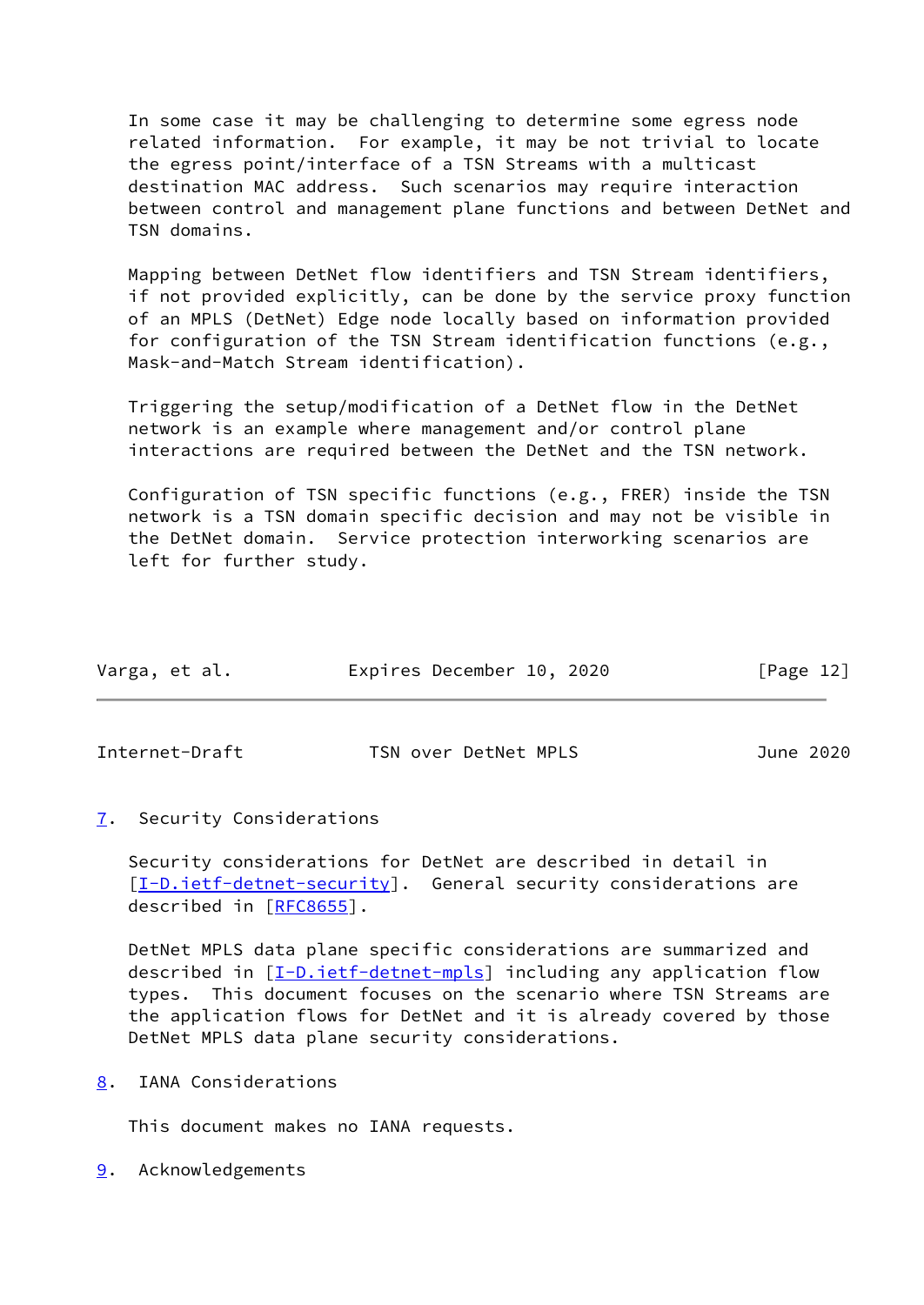The authors wish to thank Norman Finn, Lou Berger, Craig Gunther, Christophe Mangin and Jouni Korhonen for their various contributions to this work.

- <span id="page-14-0"></span>[10.](#page-14-0) References
- <span id="page-14-4"></span><span id="page-14-1"></span>[10.1](#page-14-1). Normative References
	- [I-D.ietf-detnet-mpls]

 Varga, B., Farkas, J., Berger, L., Malis, A., Bryant, S., and J. Korhonen, "DetNet Data Plane: MPLS", [draft-ietf](https://datatracker.ietf.org/doc/pdf/draft-ietf-detnet-mpls-06) [detnet-mpls-06](https://datatracker.ietf.org/doc/pdf/draft-ietf-detnet-mpls-06) (work in progress), April 2020.

- [RFC2119] Bradner, S., "Key words for use in RFCs to Indicate Requirement Levels", [BCP 14](https://datatracker.ietf.org/doc/pdf/bcp14), [RFC 2119](https://datatracker.ietf.org/doc/pdf/rfc2119), DOI 10.17487/RFC2119, March 1997, <[https://www.rfc-editor.org/info/rfc2119>](https://www.rfc-editor.org/info/rfc2119).
- [RFC3031] Rosen, E., Viswanathan, A., and R. Callon, "Multiprotocol Label Switching Architecture", [RFC 3031](https://datatracker.ietf.org/doc/pdf/rfc3031), DOI 10.17487/RFC3031, January 2001, <[https://www.rfc-editor.org/info/rfc3031>](https://www.rfc-editor.org/info/rfc3031).
- [RFC8174] Leiba, B., "Ambiguity of Uppercase vs Lowercase in [RFC](https://datatracker.ietf.org/doc/pdf/rfc2119) [2119](https://datatracker.ietf.org/doc/pdf/rfc2119) Key Words", [BCP 14](https://datatracker.ietf.org/doc/pdf/bcp14), [RFC 8174,](https://datatracker.ietf.org/doc/pdf/rfc8174) DOI 10.17487/RFC8174, May 2017, [<https://www.rfc-editor.org/info/rfc8174](https://www.rfc-editor.org/info/rfc8174)>.

| Varga, et al. | Expires December 10, 2020 |  | [Page 13] |
|---------------|---------------------------|--|-----------|
|               |                           |  |           |

<span id="page-14-3"></span>Internet-Draft TSN over DetNet MPLS June 2020

<span id="page-14-2"></span>[10.2](#page-14-2). Informative References

<span id="page-14-5"></span> [I-D.ietf-detnet-data-plane-framework] Varga, B., Farkas, J., Berger, L., Malis, A., and S. Bryant, "DetNet Data Plane Framework", [draft-ietf-detnet](https://datatracker.ietf.org/doc/pdf/draft-ietf-detnet-data-plane-framework-06) [data-plane-framework-06](https://datatracker.ietf.org/doc/pdf/draft-ietf-detnet-data-plane-framework-06) (work in progress), May 2020.

<span id="page-14-6"></span>[I-D.ietf-detnet-security]

 Mizrahi, T. and E. Grossman, "Deterministic Networking (DetNet) Security Considerations", [draft-ietf-detnet](https://datatracker.ietf.org/doc/pdf/draft-ietf-detnet-security-10)[security-10](https://datatracker.ietf.org/doc/pdf/draft-ietf-detnet-security-10) (work in progress), May 2020.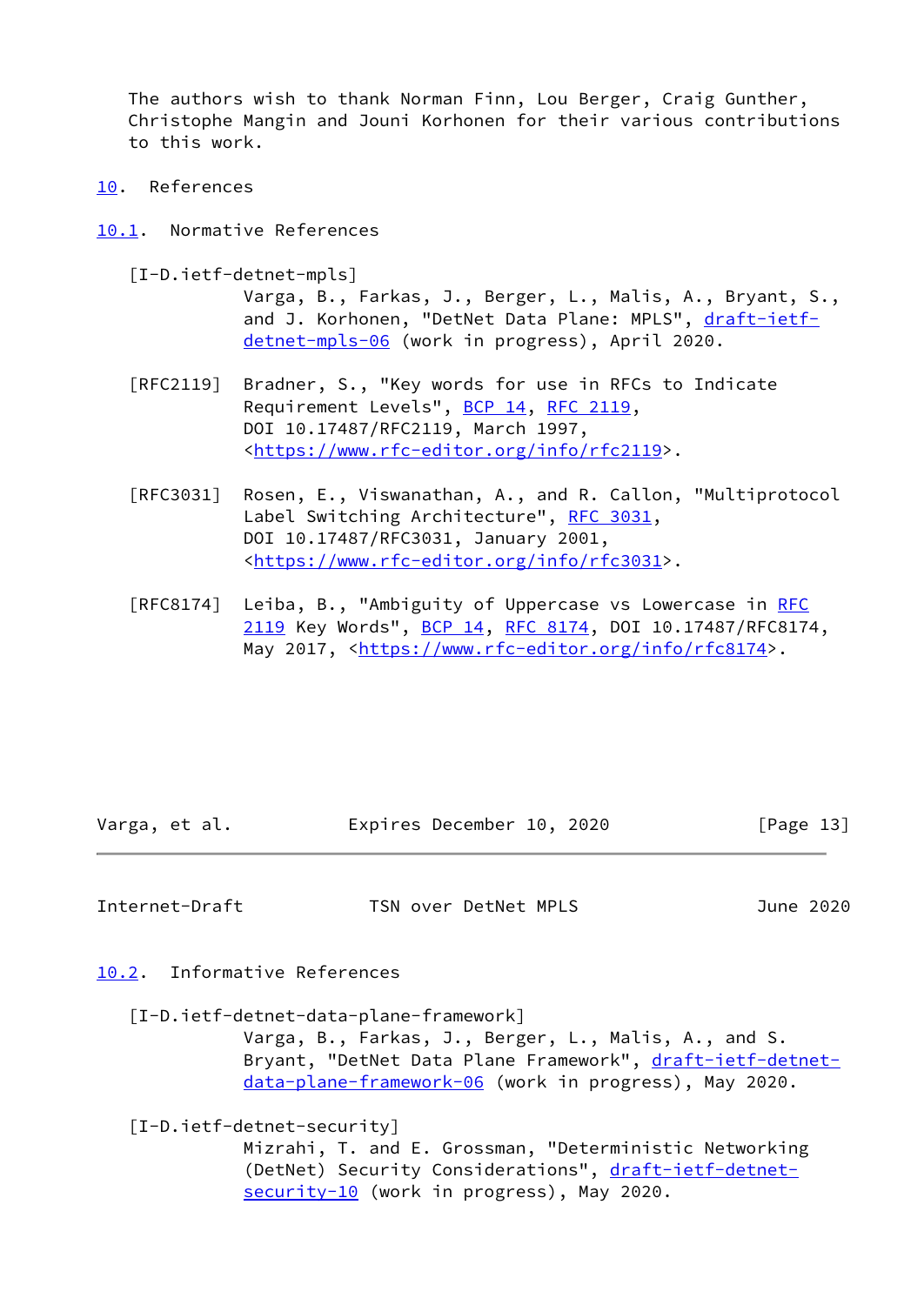#### [IEEE802.1AE-2018]

 IEEE Standards Association, "IEEE Std 802.1AE-2018 MAC Security (MACsec)", 2018, <[https://ieeexplore.ieee.org/document/8585421>](https://ieeexplore.ieee.org/document/8585421).

### <span id="page-15-2"></span>[IEEE8021CB]

 Finn, N., "Draft Standard for Local and metropolitan area networks - Seamless Redundancy", IEEE P802.1CB /D2.1 P802.1CB, December 2015, <[http://www.ieee802.org/1/files/private/cb-drafts/d2/802-](http://www.ieee802.org/1/files/private/cb-drafts/d2/802-1CB-d2-1.pdf)  $1CB-d2-1.pdf$ .

#### <span id="page-15-1"></span>[IEEE8021Q]

 IEEE 802.1, "Standard for Local and metropolitan area networks--Bridges and Bridged Networks (IEEE Std 802.1Q- 2014)", 2014, [<http://standards.ieee.org/about/get/](http://standards.ieee.org/about/get/)>.

#### <span id="page-15-3"></span>[IEEEP8021CBdb]

 Mangin, C., "Extended Stream identification functions", IEEE P802.1CBdb /D0.2 P802.1CBdb, August 2019, <[http://www.ieee802.org/1/files/private/cb-drafts/d2/802-](http://www.ieee802.org/1/files/private/cb-drafts/d2/802-1CB-d2-1.pdf)  $1CB-d2-1.pdf$ .

- [RFC3985] Bryant, S., Ed. and P. Pate, Ed., "Pseudo Wire Emulation Edge-to-Edge (PWE3) Architecture", [RFC 3985](https://datatracker.ietf.org/doc/pdf/rfc3985), DOI 10.17487/RFC3985, March 2005, <[https://www.rfc-editor.org/info/rfc3985>](https://www.rfc-editor.org/info/rfc3985).
- [RFC4301] Kent, S. and K. Seo, "Security Architecture for the Internet Protocol", [RFC 4301,](https://datatracker.ietf.org/doc/pdf/rfc4301) DOI 10.17487/RFC4301, December 2005, <<https://www.rfc-editor.org/info/rfc4301>>.
- [RFC5921] Bocci, M., Ed., Bryant, S., Ed., Frost, D., Ed., Levrau, L., and L. Berger, "A Framework for MPLS in Transport Networks", [RFC 5921](https://datatracker.ietf.org/doc/pdf/rfc5921), DOI 10.17487/RFC5921, July 2010, <[https://www.rfc-editor.org/info/rfc5921>](https://www.rfc-editor.org/info/rfc5921).

|  | Varga, et al. |  | Expires December 10, 2020 |  |  | [Page 14] |  |  |
|--|---------------|--|---------------------------|--|--|-----------|--|--|
|--|---------------|--|---------------------------|--|--|-----------|--|--|

<span id="page-15-0"></span>

| Internet-Draft | TSN over DetNet MPLS | June 2020 |
|----------------|----------------------|-----------|
|----------------|----------------------|-----------|

 [RFC8655] Finn, N., Thubert, P., Varga, B., and J. Farkas, "Deterministic Networking Architecture", [RFC 8655,](https://datatracker.ietf.org/doc/pdf/rfc8655) DOI 10.17487/RFC8655, October 2019, <[https://www.rfc-editor.org/info/rfc8655>](https://www.rfc-editor.org/info/rfc8655).